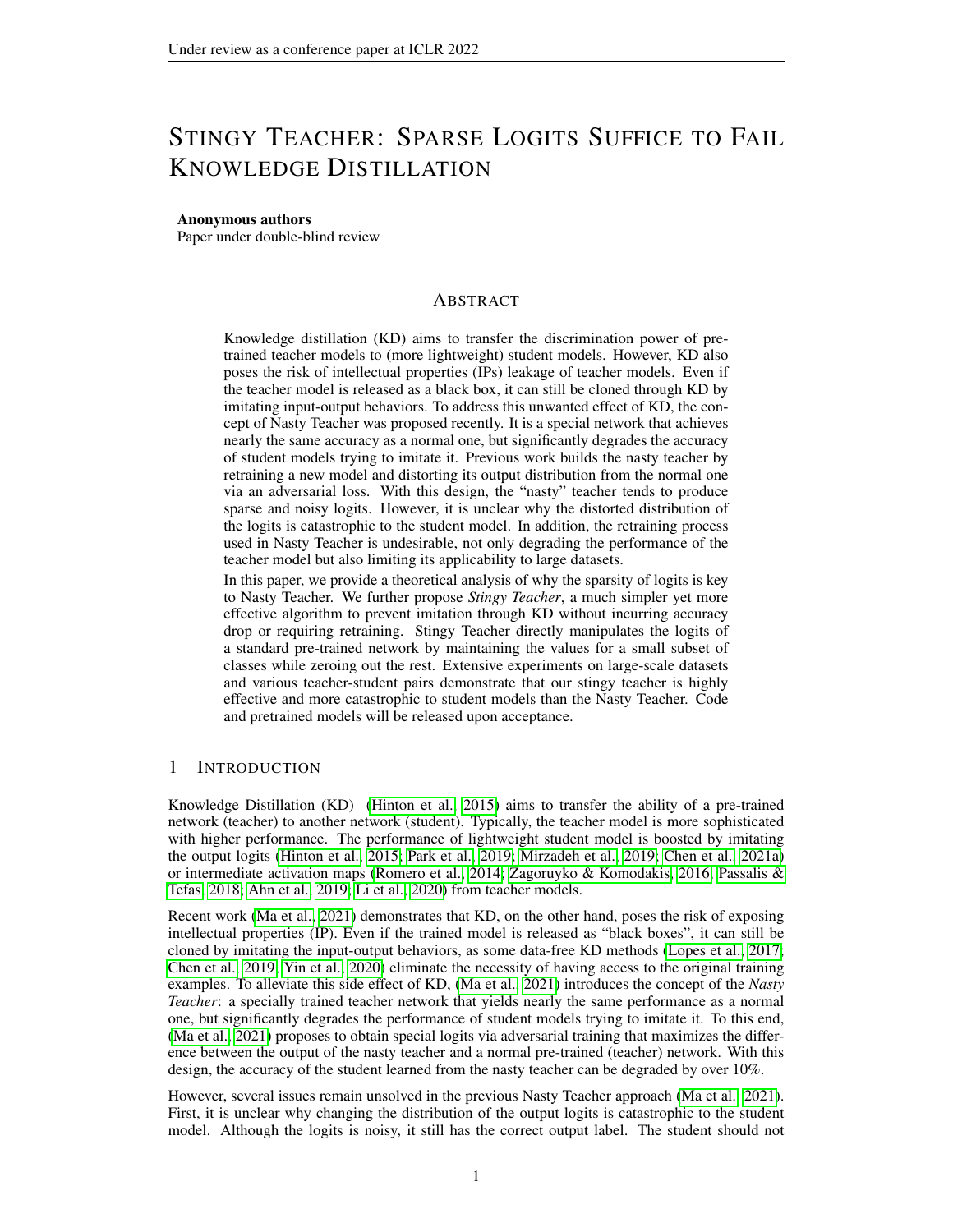be significantly degraded as long as it learns the teacher well. Second, the accuracy of the Nasty Teacher model drops by as large as 2.6%, which is considered unacceptable in many applications. In this case, the protection of IP comes at the cost of the accuracy of the model. One may need to carefully balance the pros and cons of the nasty teacher, which undermines its utility. An ideal approach should not cause any performance degradation to the teacher model. Third, the Nasty Teacher requires retraining the teacher model, which can be computational intensive. The retraining step adds an extra overhead to the whole system, making it hard to scale up to larger datasets. An ideal approach should be plug-and-play and require minimal additional computation.

In this paper, we empirically validate that the sparsity of logits is key to the nasty teacher, for which we also provide a theoretical analysis to understand when sparse logits can be useful to degrade the performance of student networks. Contrary to the common belief, we find out that the logits do not have to be very noisy (in which case the teacher becomes "ignorant" itself) – as long as the teacher supplies sparse logits, the student model will suffer. Based on this empirical observation, we propose to construct the *Stingy Teacher*, a more effective approach to prevent knowledge leaking and unauthorized model cloning than the Nasty Teacher, while being much simpler. Our approach directly manipulates the logits of a pre-trained network by keeping the values for the classes with relatively high probabilities, and zeroing out the rest. Such special sparse logits can still preserve the teacher's accuracy (hence the teacher itself is still "knowledgeable"), as well as the partial inter-class similarity structure. However, it is *"stingy"* and refuses to provide full information of all classes. This simple design is innocuous to the original trained model and requires no retraining, as we just manually re-shape its logits without touching pre-trained weights. This property of Stiny Teacher makes it easy to be applied to any huge networks in real applications.

We summarize our contributions as follows:

- We provide a theoretical understanding of why introducing sparsity to the output logits makes KD ineffective to distill knowledge from the teacher model, an observation not explained by the previous Nasty Teacher approach.
- We propose a simpler yet more effective Nasty Teacher called Stingy Teacher. It directly manipulates the logits by keeping the original values for the top-K classes and zeroing out the rest, requiring no additional retraining. Moreover, unlike the Nasty Teacher that hurts the accuracy of the teacher model, our method only modifies the logits output and would not result in any performance degradation to the teacher model.
- Extensive experiments on several datasets demonstrate that Stingy Teacher achieves the same accuracy as their original counterpart, while the student model learned from it fails substantially in terms of accuracy, outperforming previous state-of-the-art methods by a large margin. Furthermore, we validate Stingy Teacher on the large-scale ImageNet dataset and show that Stingy Teacher can degrade the accuracy of the student model by 37.55%.

# 2 RELATED WORK

Knowledge Distillation Knowledge distillation aims to boost the performance of student models under the guidance of pre-trained teacher networks. The student model can learn the input-output behaviors of teacher networks from the output logits [\(Hinton et al., 2015;](#page-9-0) [Park et al., 2019;](#page-9-1) [Mirzadeh](#page-9-2) [et al., 2019;](#page-9-2) [Chen et al., 2021a](#page-9-3)[;b\)](#page-9-10) or the intermediate activations [\(Romero et al., 2014;](#page-10-0) [Zagoruyko &](#page-10-1) [Komodakis, 2016;](#page-10-1) [Passalis & Tefas, 2018;](#page-9-4) [Ahn et al., 2019;](#page-9-5) [Li et al., 2020\)](#page-9-6). Besides distilling from a complicated teacher, recent studies have shown that the student networks can even be boosted by learning from its own pre-trained version [\(Furlanello et al., 2018;](#page-9-11) [Zhang et al., 2019;](#page-10-3) [Yun et al.,](#page-10-4) [2020;](#page-10-4) [Yuan et al., 2020\)](#page-10-5).

Several recent works also show interest on data-free knowledge distillation, where students have no access to the original data used to train teachers [Lopes et al.](#page-9-8) [\(2017\)](#page-9-8); [Chen et al.](#page-9-9) [\(2019\)](#page-9-9); [Yin et al.](#page-10-2) [\(2020\)](#page-10-2). As suggests in [\(Ma et al., 2021\)](#page-9-7), even if the model is released as an API, these data-free KD still has the ability to clone the protected models. To protect the IP of the trained networks, [\(Ma](#page-9-7) [et al., 2021\)](#page-9-7) proposes the nasty teacher.

Label Smoothing Label Smoothing Regularization (LSR) [\(Szegedy et al., 2016\)](#page-10-6) has been widely used to improve the performance of dense networks in many tasks such as image classification (Müller et al., 2019), nature language processing, and speech recognition [\(Pereyra et al., 2017\)](#page-10-7).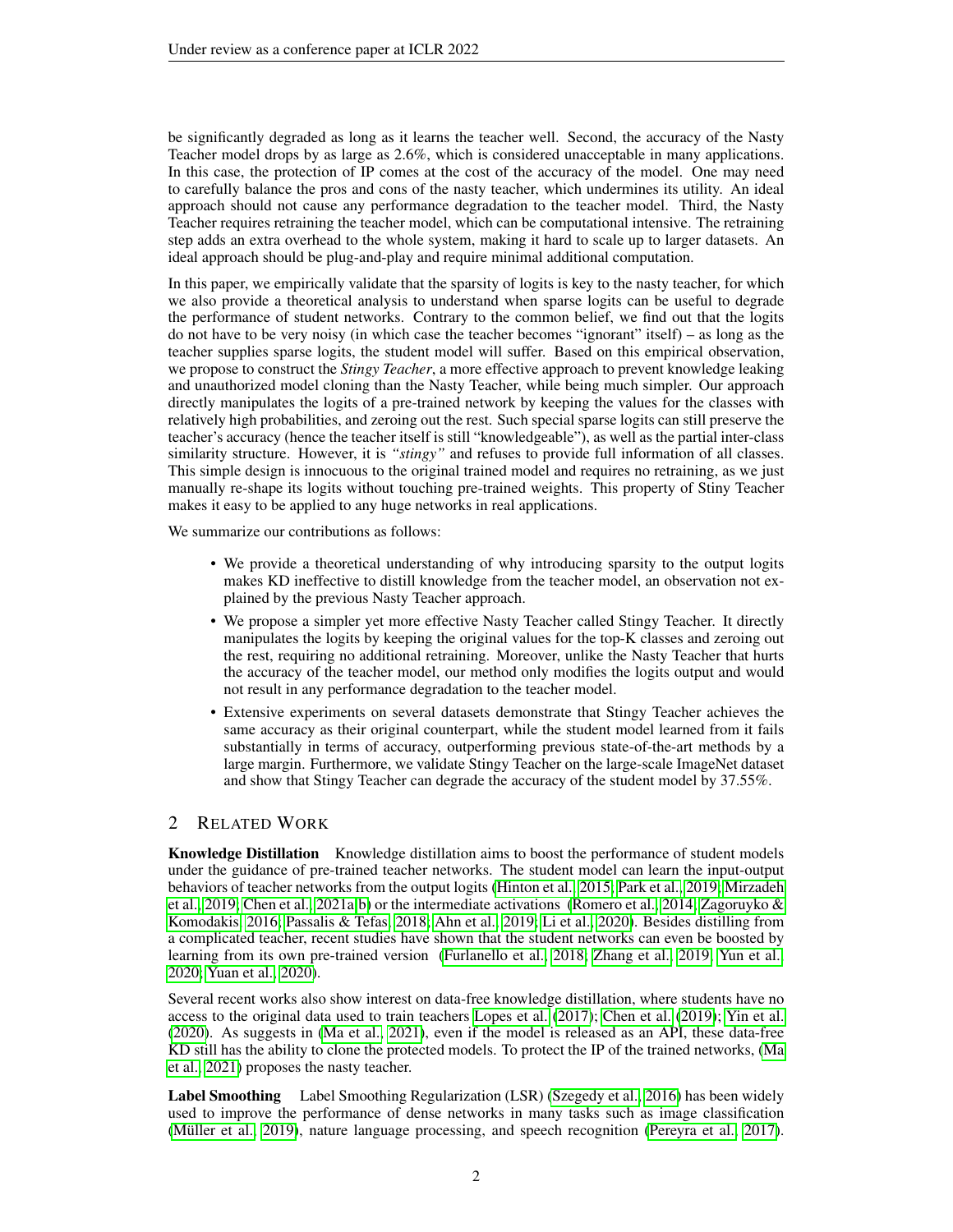It changes the hard target to a mixture of hard labels with a uniform distribution. [\(Yuan et al.,](#page-10-5) [2020\)](#page-10-5) states that KD can be regarded as one kind of LSR, and even a virtual teacher with uniform distribution can bring similar improvements. Nevertheless, there are still some differences between KD and LSR [\(Shen et al., 2021\)](#page-10-8), as the soft labels from teachers assign different probabilities on in-correct classes, while LSR treats all incorrect classes equally.

# 3 METHODOLOGY

#### 3.1 REVISITING NASTY TEACHER

Knowledge Distillation The key idea of KD [\(Hinton et al., 2015\)](#page-9-0) is to force the student network to imitate the input-output behavior of pre-trained teacher networks. Suppose there are  $K$  classes in total, given the training example  $(x, y)$ , the student model S produces the soft probability of each label  $k \in \mathbf{C} = \{1, 2, ..., K\}$ :  $p^S_\tau(k|x) = \sigma_\tau(z^S_k)$ , where  $z^S_k$  is the logit from  $\overline{S}$ .  $\sigma_\tau(\cdot)$  is the scaled softmax function with temperature  $\tau$ , and it is reduced to the normal softmax function  $\sigma(\cdot)$ when  $\tau$  equals 1. Similarly, consider  $p_\tau^T(k|x) = \sigma_\tau(z_k^T)$  as the soft probabilities produced by the pre-trained teacher network T. We denote  $p^S_\tau(k|x)$  as  $p^S_\tau(k)$ ,  $p^T_\tau(k|x)$  as  $p^T_\tau(k)$ , and  $p^S_{\tau=1}(k|x)$  as  $p^S$  for simplicity. The student S is trained by minimizing the cross-entropy loss  $\mathcal{H}(\cdot, \cdot)$  and the KL divergence  $\mathcal{KL}(\cdot, \cdot)$  between the student and teacher predictions:

<span id="page-2-0"></span>
$$
\mathcal{L}_{KD} = \alpha \tau^2 \mathcal{KL}(p_\tau^T, p_\tau^S) + (1 - \alpha) \mathcal{H}(p^S, y). \tag{1}
$$

Nasty teacher [\(Ma et al., 2021\)](#page-9-7) recently introduces the concept of *Nasty Teacher*, a defensive approach for model owners to alleviate the issue of model cloning through KD. The performance of the nasty teacher is nearly the same as its normal one, while any arbitrary student networks who attempt to imitate it will be degraded. To build the nasty teacher, [\(Ma et al., 2021\)](#page-9-7) proposes the selfundermining KD, which aims to maintain the correct class assignments, while disturbs its in-correct class assignments. The nasty teacher  $NT$  is trained from scratch by simultaneously minimizing the cross-entropy loss with the hard label and maximizing the K-L divergence with the pre-trained normal teacher network T.

$$
\mathcal{L}_{NT} = \mathcal{H}(p^{NT}, y) - \omega \tau^2 \mathcal{KL}(p_{\tau}^T, p_{\tau}^{NT}),
$$
\n(2)

where  $\omega$  is the adversarial weight to control the trade-off between performance suffering and nasty behavior. With this training procedure, the nasty teacher tends to produce noisy logits, which usually enlarges the probability of some categories and reduces the rest. The previous work [\(Ma et al., 2021\)](#page-9-7) hypothesizes that these noisy responses give a false sense of generalization, and thus degrade the accuracy of student models.

However, the reason why the nasty teacher succeeds is still unclear. Even if the "dark knowledge" encoded in the output logits is disturbed, the output still maintains the (almost) correct predictions. The student network should give a reasonable prediction as long as it mimics the disturbed logits well. Thus, we question whether the noise is the major effect which results in the accuracy drop of the student.

#### 3.2 SPARSITY PROBABILITIES: KEY TO THE SUCCESS OF NASTY TEACHER

Besides noise, we find that the probability distribution produced by the nasty teacher also yields another interesting property, the *Sparsity*. When increasing the probability of some incorrect categories, the nasty logits meanwhile reduce or even zero out the probabilities of the rest categories. Thus, the nasty logits are more likely to be sparse labels, rather than a smooth distribution.

Our question of curiosity is hence: "*Is sparsity the key to the nasty teacher*"? We first provide a mathematical analysis to understand why the student model will be degraded when imitating the sparse probabilities, whether it is noisy or not. Denote the sparse probabilities as  $\tilde{p}^T_{\tau}(k)$ . Compared with the original distribution  $p_{\tau}^{T}(k)$ , we only preserve the probabilities of a subset M (M  $\subset$  C) of categories, while setting the probabilities of the rest categories to zeros. To match the original accuracy, the label of the top-1 prediction is always preserved in M. Specifically, we set the new probability  $\tilde{p}^T_\tau(k) = p^T_\tau(k) + \delta(k)$  if  $k \in \mathbf{M}$ , and 0 otherwise. The  $\delta(k)$  is added to ensure that the adjusted probabilities are properly normalized (i.e.,  $\sum_k \tilde{p}_{\tau}^T(k) = 1$ ). Let  $N = |M|$  with  $1 \leq N < K$ . We define  $r = \frac{N}{K}$  as the sparse ratio of  $\tilde{p}^T_{\tau}(k)$ .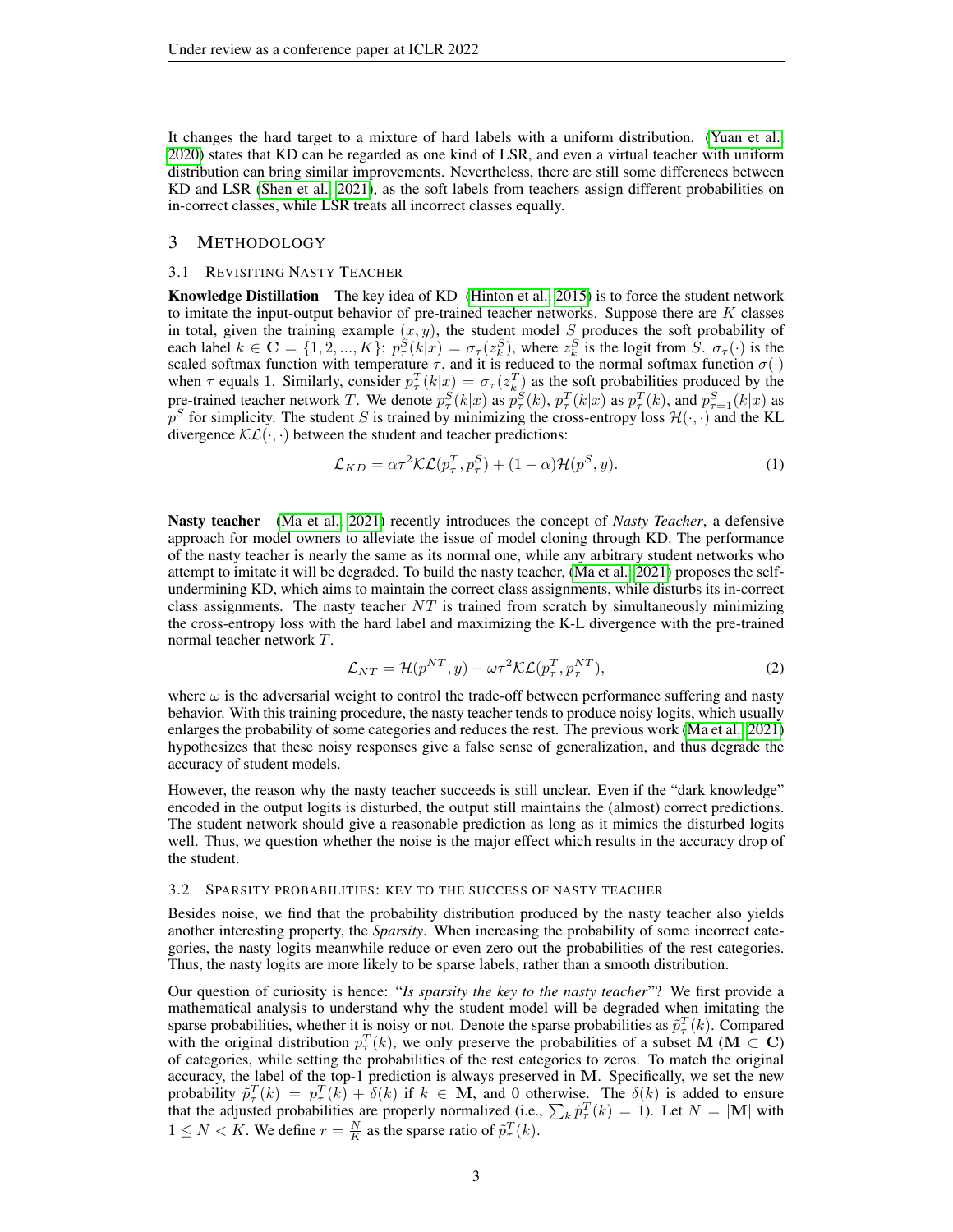Moreover, [\(Ma et al., 2021\)](#page-9-7) finds that the accuracy of the student network is much worse when learning from the nasty logits with a larger  $\tau$ . This observation suggests that a large temperature is also a vital factor for the success of the nasty teacher. Typically, with a large  $\tau$ , the output will be very soft and similar to a uniform distribution [\(Hinton et al., 2015\)](#page-9-0), especially when the total number of class K is large. Therefore, we assume that all  $p_{\tau}^{T}(k)$  (except for the top-1 prediction) are equal when  $\tau$  is large, and use a uniform distribution to approximate them for simplicity. Let j be the class of the top-1 prediction,  $p_{\tau}^{T}(k)$  can be approximated by:

<span id="page-3-4"></span>
$$
p_{\tau}^{T}(k) \approx \begin{cases} \frac{1}{K} - \epsilon, & \text{if } k \neq j\\ \frac{1}{K} + \epsilon(K - 1), & \text{if } k = j \end{cases}
$$
 (3)

where  $\epsilon$  is sufficiently small  $(0 < \epsilon \ll \frac{1}{K})$ . Thus, the residual value  $\delta(k)$  can be approximated as  $\delta(k) \approx \frac{1-r}{K}$ for all  $k \in M$ . The detailed derivation process is presented in Appendix [A1.](#page-11-0) When the student learns from the sparse probabilities  $\tilde{p}^T_{\tau}(k)$ , the KL divergence in Eq. [1](#page-2-0) is rewritten as <sup>[1](#page-3-0)</sup>:

<span id="page-3-3"></span>
$$
\mathcal{KL}(\tilde{p}_{\tau}^T, p_{\tau}^S) = -\sum_{k=1}^K \tilde{p}_{\tau}^T(k) \log p_{\tau}^S(k) = -\sum_{k \in \mathbf{M}} (p_{\tau}^T(k) + \delta(k)) \log p_{\tau}^S(k)
$$

$$
\approx -\sum_{k \in \mathbf{M}} p_{\tau}^T(k) \log p_{\tau}^S(k) - \frac{1-r}{r} \sum_{k \in \mathbf{M}} \frac{1}{K} \log p_{\tau}^S(k)
$$
(4)
$$
\approx -\frac{1}{rK} \sum_{k \in \mathbf{M}} \log p_{\tau}^S(k)
$$

For the first approximation, we replace  $\delta(k)$  with  $\frac{1-r}{rK}$ , and for the second approximation, we replace  $p_{\tau}^{T}(k)$  with  $\frac{1}{K}$ . Thus, when learning from the sparse logits, the loss function in Eq. [1](#page-2-0) is rewritten as:

<span id="page-3-1"></span>
$$
\tilde{\mathcal{L}}_{KD} = (1 - \alpha) \mathcal{H}(p^S, y) + \frac{\alpha \tau^2}{rK} \left[ - \sum_{k \in \mathbf{M}} \log p^S_\tau(k) \right]
$$
\n<sup>(5)</sup>

Compared with learning from the hard label, the second term in Equation [5](#page-3-1) equally maximizes the probabilities of all classes within the subset M. This term forces the model produce high responses on all categories within the subset M. A sparse logit (i.e.,  $r < 0.1$ ) leads to a large weight  $1/r$ , making the student model spend more effort to optimize the second term. Consequently, the student model cannot identify the difference between categories within the subset M and undoubtedly give a wrong prediction. Similarly, a larger  $\alpha$  or  $\tau$  leads to the same effect.



<span id="page-3-2"></span>Figure 1: Illustration of different types of logits. (a) the normal logits. (b) the stingy teacher, (c) We present the probabilities after the temperature-scaled softmax.

#### 3.3 STINGY TEACHER

The retraining process of the nasty teacher inevitably hurts the performance of the teacher network itself [\(Ma et al., 2021\)](#page-9-7). Based on the above theoretical analysis, we propose a new method that directly manipulates the output logits of a pre-trained model to achieve the effect of the nasty teacher, named *Stingy teacher*. Given the logits  $z_k^T$  from the pre-trained model T, the stingy teacher directly keeps  $N$  logits with relatively high value to build the subset  $M$ , and discards the rest. Thus, the

<span id="page-3-0"></span><sup>&</sup>lt;sup>1</sup> we intend to discard the entropy of  $\tilde{p}^T_{\tau}(k)$  as it does not contribute to the gradient of student S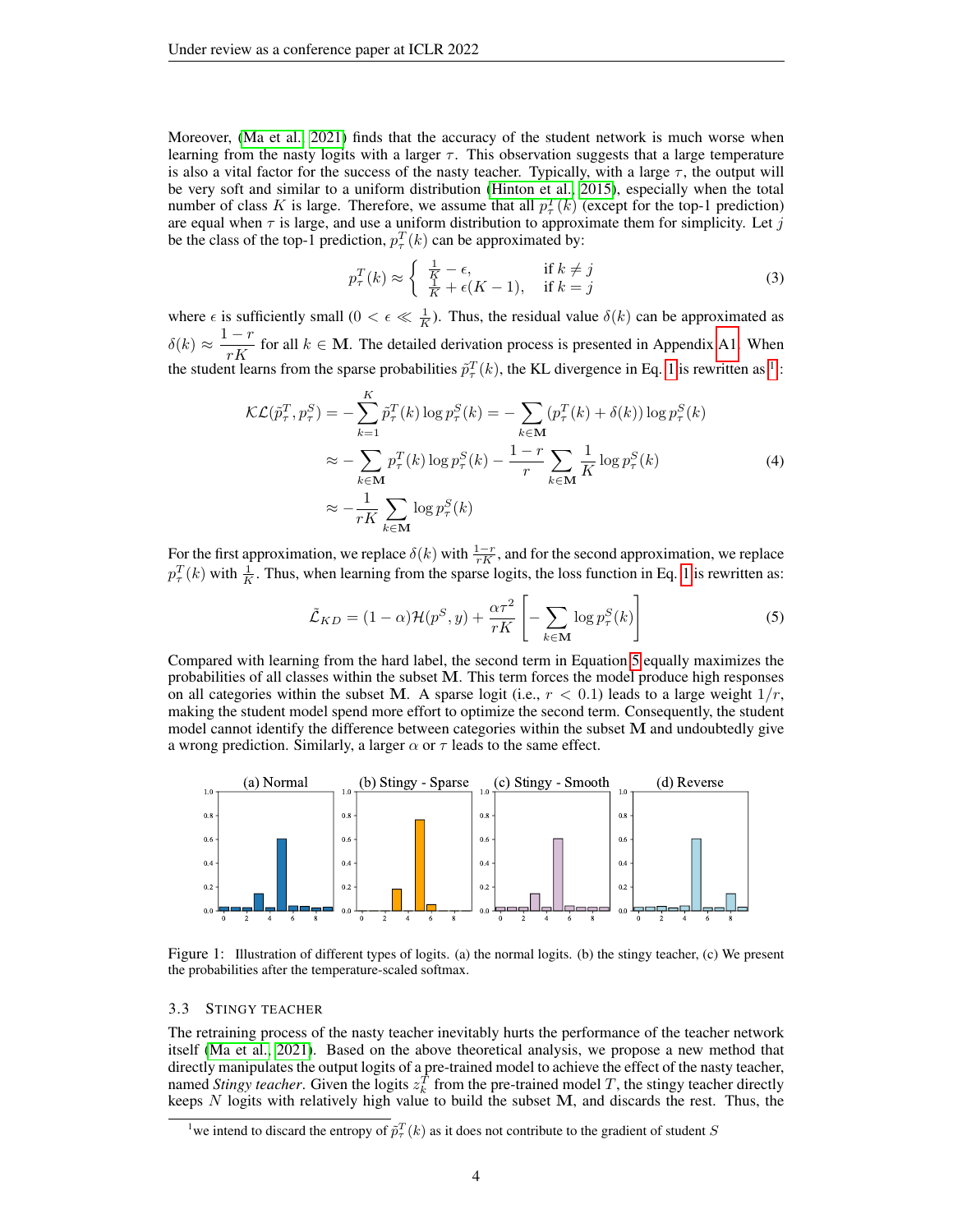logit still maintains the similarity structure among categories, but it is "stingy" as it only provides the information of a few categories. Specifically, the logit  $z_i^{ST}$  of the stingy teacher, named "stingy logits", is defined as:

$$
z_k^{ST} = \begin{cases} z_k^T, & \text{if } k \in \mathbf{M}^{ST} \\ -\inf, & \text{if } k \notin \mathbf{M}^{ST} \end{cases} \tag{6}
$$

For any  $\tau$ , the soft probability  $p_{\tau}^{ST}(k)$  is 0 if  $k \notin \mathbf{M}$ . Figure [1](#page-3-2) (b) presents an example of the stingy teacher. Noticeably, the relationships with highly relevant categories are still preserved. Thus the stingy logits is also useful in practice.

## 4 EXPERIMENTS

#### 4.1 SETTINGS

Dataset and Architecture Following [\(Ma et al., 2021\)](#page-9-7), we conduct experiments on CIFAR-10, CIFAR-100 and Tiny-ImageNet. We consider three networks from ResNet family [\(He et al., 2016\)](#page-9-13), i.e., ResNet-18, ResNet-50 and ResNeXt-29 [\(Xie et al., 2017\)](#page-10-9) as teacher networks, and three widely used light-weight networks, i.e., MobileNetV2 [\(Sandler et al., 2018\)](#page-10-10), ShuffleNetV2 [\(Ma et al., 2018\)](#page-9-14) and ResNet-18, as student networks. Meanwhile, we also consider the teacher network itself as the student model, as the self-KD [\(Yuan et al., 2020\)](#page-10-5) also improves the performance. Moreover, we firstly scale up the setting of nasty teacher to ImageNet. Following [\(Yuan et al., 2020\)](#page-10-5), we use DenseNet-121 [\(Huang et al., 2017\)](#page-9-15) as teacher and ResNet-18 as students.

**Training** Following [\(Ma et al., 2021;](#page-9-7) [Yuan et al., 2020\)](#page-10-5), we set the temperature  $\tau$  to 20, and the balance factor  $\alpha$  to 0.9 for all experiments. For CIFAR-10, CIFAR-100 and Tiny-ImageNet, all networks are optimized by SGD with momentum 0.9 and weight decay 5e−4.The total number of training epochs is 200. The initial learning rate is 0.1, and is decayed by a factor of 5 at the 60th, 120th and 160th epoch respectively. For ImageNet, we follow settings in [\(Yuan et al., 2020\)](#page-10-5) and train the network with 90 epochs in total. The initial learning rate is 0.1, and is decayed by 10 at the 30th, 60th, and 80th epoch.



<span id="page-4-0"></span>Figure 2: Comparison of KD from three types of modification on the logits: the "stingy -sparse" logits, the "stingy - smooth" logits, and the reversed logits. We conduct experiments with three teacher student pairs on both CIFAR-100 and Tiny-ImageNet. We also present the accuracy of training from scratch and KD from a normal teacher for comparison.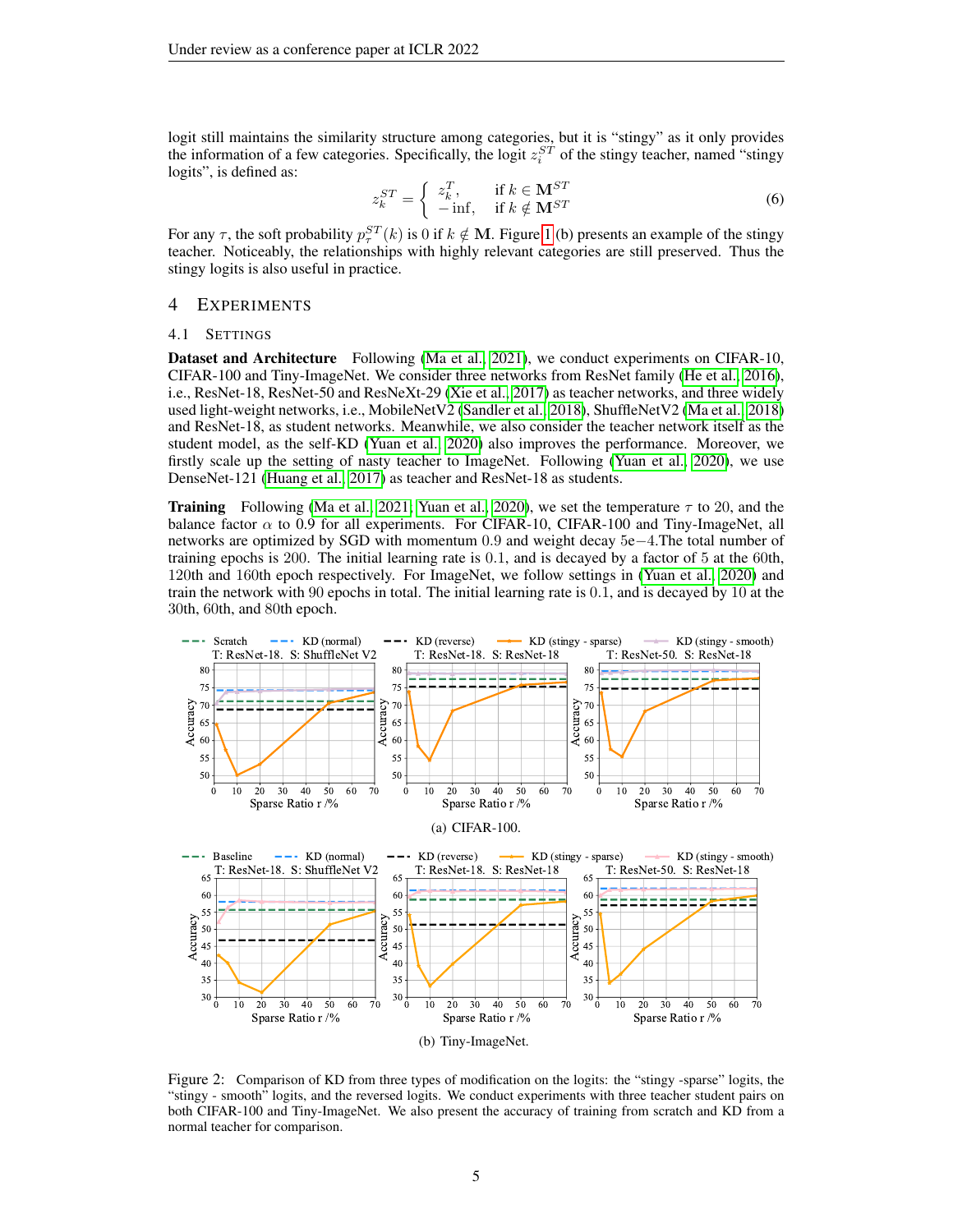### <span id="page-5-1"></span>4.2 THE EFFECT OF SPARSE LOGITS

To explore the importance of sparsity, we compare our stingy teacher (*"stingy - sparse"*) with two different types of modification on the logits. 1) We keep the same subset of logits, but replace the rest of logits with their average. We denote it as *"stingy - smooth"* for simplicity; 2) We keep the top-1 prediction, but reverse the value of the rest of the logits. We denote it as *"reverse"* for simplicity. The first type is also stingy, and the second type introduces misleading information. Nevertheless, both of them still maintain the smoothness property of the logits. Figure [1](#page-3-2) (c)(d) give an illustration of them. We conduct experiments with three teacher-student pairs on both CIFAR-100 and Tiny-ImageNet to ensure generalization.

**Results** We explore the relationship between the sparse ratio  $r$  and the performance of student networks distilling from each types of logits. The results are presented in Figure [2.](#page-4-0) Firstly, we notice that when the logits is smooth, even if the dark knowledge is scarce (stingy - smooth), the accuracy of the student networks still improves or at least is on a par. This is consistent with the conclusion in [\(Yuan et al., 2020\)](#page-10-5) that KD plays the role of label smooth regularization. Secondly, when the dark knowledge is misleading (reverse), the accuracy of student can be downgraded 5% to 8%. When the capacity of student is huge, the damage is mitigated. This suggests that a noisy dark knowledge is harmful for lightweight student networks. Thirdly, the accuracy of the student model is significantly degraded when the student model learning from the sparse logits, whatever the capacity of the student model. When sparse ratio  $r$  is around 10%, most students achieve the worst performance, i.e, more than 20% accuracy drop compared with training from scratch. When r is extremely small, such as  $r = \frac{1}{K}$ , students can recover some accuracy. We hypothesize that it is relatively easy to learn when the size of the misleading candidate set is small. All of the experiments support our claim that sparsity is the major reason leads to the accuracy drop of student networks, compared with noise.

Analysis We also present the testing accuracy during the training process of student networks. Figure [3](#page-5-0) shows that the training of students converges earlier when learning from the stingy teacher. This suggests that the sparse logits are harmful to the training of student networks, rather than they are hard to be learned.



<span id="page-5-0"></span>Figure 3: Testing accuracy over epochs for student networks trained with KD on CIFAR-100.

## 4.3 COMPARISON WITH NASTY TEACHER

We then apply the surprising property of sparse logits to the settings of the nasty teacher [\(Ma et al.,](#page-9-7) [2021\)](#page-9-7). A better nasty teacher should match the accuracy of its original normal counterpart as much it can, while degrading the accuracy of student models learning from it as much as possible. Based on the conclusion in Section [4.2,](#page-5-1) we empirically set the sparse ratio to 0.1 for all experiments. For CIFAR-10, we set the sparse ratio to 0.2, cause 0.1 reduces the logits to a hard label with 10 classes. For other hyperparameters, we strictly follow settings in [\(Ma et al., 2021\)](#page-9-7) for a fair comparison.

Results on CIFAR and Tiny-ImageNet Table [1,](#page-6-0) Table [2](#page-6-1) and Table [3](#page-7-0) show the comparison of the nasty teacher and our stingy teacher on CIFAR-10, CIFAR-100, and Tiny-ImageNet, respectively. From the teacher's aspect, the performance of the stingy teacher always matches that of the normal teacher perfectly, as we only manipulate the logits of the original teacher and keep the logits with the highest probability. However, the performance of the nasty teacher can be degraded up to 2%, which may be unacceptable in some situations. Moreover, the retraining process of the nasty teacher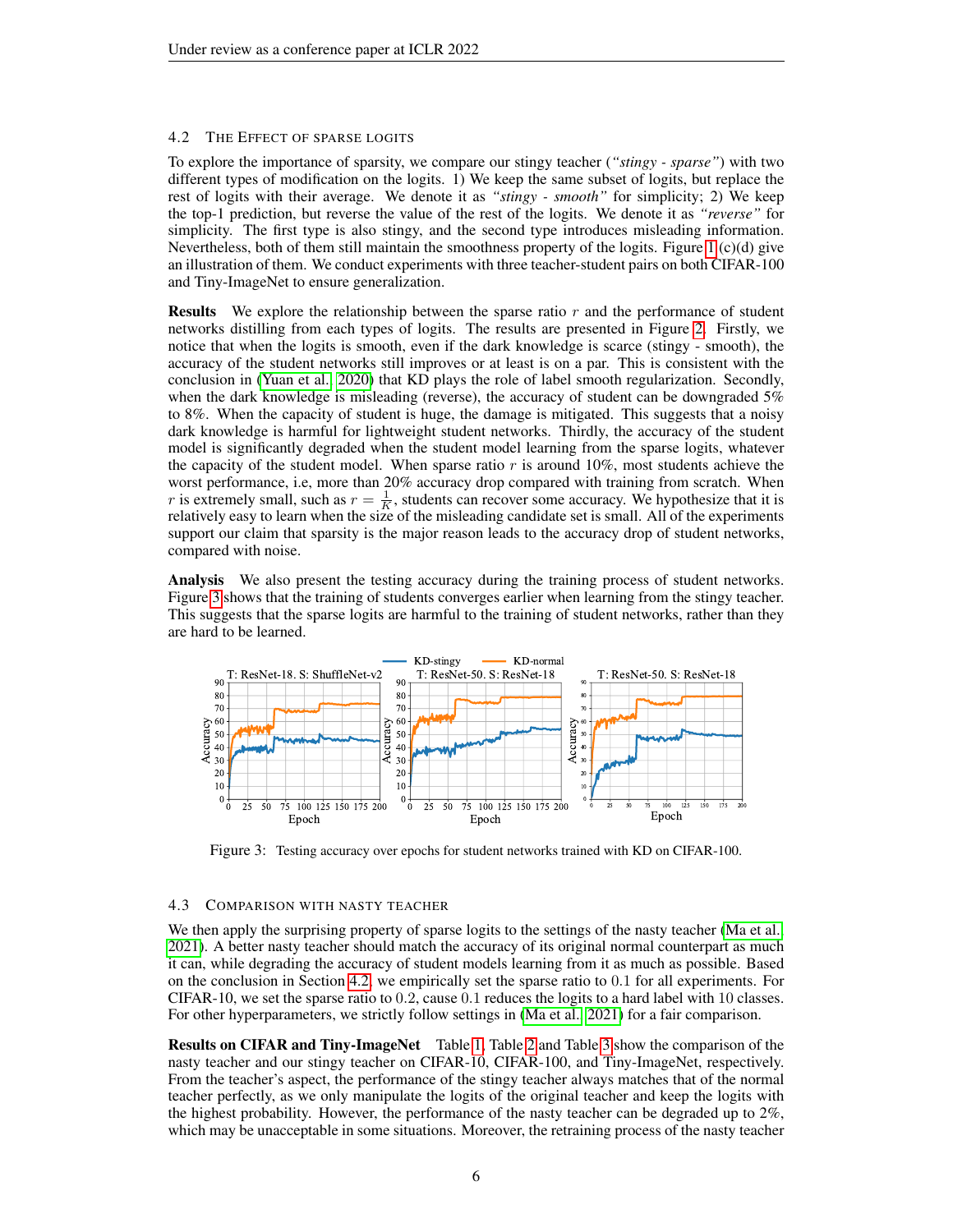| Teacher network    | Teacher<br>accuracy | Students accuracy after KD |                 |                 |                 |
|--------------------|---------------------|----------------------------|-----------------|-----------------|-----------------|
|                    |                     | <b>CNN</b>                 | ResNetC-20      | $ResNetC-32$    | ResNet-18       |
| Student baseline   |                     | 86.64                      | 92.28           | 93.04           | 95.13           |
| ResNet-18 (normal) | 95.13               | $87.75 (+1.11)$            | $92.49 (+0.21)$ | $93.31 (+0.27)$ | $95.39 (+0.26)$ |
| ResNet-18 (nasty)  | $94.56(-0.57)$      | $71.83(-14.81)$            | 74.22 (-18.06)  | 79.66 (-13.38)  | $91.55(-3.58)$  |
| ResNet-18 (stingy) | $95.13(-0.0)$       | $82.77(-3.87)$             | $68.86(-25.42)$ | 74.34 (-18.70)  | $92.46(-2.67)$  |

<span id="page-6-0"></span>Table 1: Comparison of the nasty teacher and the stingy teacher on CIFAR-10.

<span id="page-6-1"></span>Table 2: Comparison of the nasty teacher and the stingy teacher on CIFAR-100.

| Teacher network       | Teacher<br>accuracy | Students accuracy after KD |                         |                 |                     |
|-----------------------|---------------------|----------------------------|-------------------------|-----------------|---------------------|
|                       |                     | Shufflenetv2               | Mobilenet <sub>V2</sub> | ResNet-18       | <b>Teacher Self</b> |
| Student baseline      |                     | 71.17                      | 69.12                   | 77.44           |                     |
| ResNet-18 (normal)    | 77.44               | $74.24 (+3.07)$            | $73.11 (+3.99)$         | $79.03 (+1.59)$ | $79.03 (+1.59)$     |
| ResNet-18 (nasty)     | 77.42 (-0.02)       | $64.49(-6.68)$             | $3.45(-65.67)$          | 74.81 (-2.63)   | 74.81 (-2.63)       |
| ResNet-18 (stingy)    | $77.44(-0.00)$      | $50.22$ ( $-20.95$ )       | $6.78(-62.34)$          | 54.44 (-23.00)  | 54.44 (-23.00)      |
| ResNet-50 (normal)    | 78.12               | $74.00 (+2.83)$            | $72.81 (+3.69)$         | $79.65 (+2.21)$ | $80.02 (+1.96)$     |
| ResNet-50 (nasty)     | 77.14 (-0.98)       | $63.16(-8.01)$             | $3.36(-65.76)$          | $71.94(-5.50)$  | $75.03(-3.09)$      |
| ResNet-50 (stingy)    | $78.12(-0.00)$      | $49.05(-22.12)$            | $5.52$ ( $-63.60$ )     | $55.44(-22.00)$ | $55.63(-22.49)$     |
| ResNeXt-29 (normal)   | 81.85               | $74.50 (+3.33)$            | $72.43 (+3.31)$         | $80.84 (+3.40)$ | $83.53 (+1.68)$     |
| ResNeXt-29 (nasty)    | $80.26(-1.59)$      | 58.99 (-12.18)             | $1.55(-67.57)$          | $68.52(-8.92)$  | $75.08(-6.77)$      |
| $ResNeXt-29$ (stingy) | $81.85( -0.00)$     | $49.46(-21.71)$            | $6.93(-62.19)$          | $58.70(-18.74)$ | $54.18(-27.67)$     |

also introduces additional computation to the teacher networks. As a result, our stingy teacher is a better choice than the nasty teacher for the owner of teacher networks.

From the student's aspect, both nasty and stingy teachers make some fragile student networks learning from it untrainable, such as MobileNet. Moreover, the accuracy of student networks can be further degraded when distilling from the stingy teacher. Some sophisticated student networks, such as the same architecture as the teacher, can only be degraded up to 6.77% when learning from the nasty teacher. However, when learning from the stingy teacher, they can be degraded up to 28.14%. Thus, our stingy teacher is more catastrophic to large student networks. In conclusion, the stingy teacher can significantly downgrade the performance of any network trying to clone the protected networks without sacrificing its own accuracy.

**Visualizations of logits** Figure [4](#page-7-1) compares the soft probabilities produced by the normal teacher, the nasty teacher, and the stingy teacher respectively. Compared with the normal response, the nasty logit is very noisy and it significantly increases the probabilites of some irrelevant classes. As a result, it is easy to be identified by the attacker. Oppositely, the stingy logits still maintain the relatively relationships among the top categories, so it still provides the normal function as the original network.

**Results on ImageNet** The accuracy of the nasty teacher is sensitive to the adversarial weights  $\omega$ in the retraining process, thus the model owner need to pay lots of effort to exploring the best  $\omega$ . On the contrary, without the retraining process, our stingy teacher can be easily scaled up to huge datasets. We evaluate the stingy teacher on ImageNet. As shows in Table [4,](#page-8-0) when distilling from a stingy DenseNet-121, the accuracy of students can be degraded up to 37.55%. As a result, our stingy teacher is also more favorable for protecting huge models in real applications.

## 4.4 ABLATION STUDIES

Sample of subset The stingy teacher preserves the logits of the top N categories to maintain the dark knowledge. We denote it as *"top logits"* for short. In this section, we explore the performance of other possibility to build the subset M. Specifically, we design another sparse logits that concatenates the top one logits and the N - 1 smallest logits, and we denote it as *"least logits"* for short. The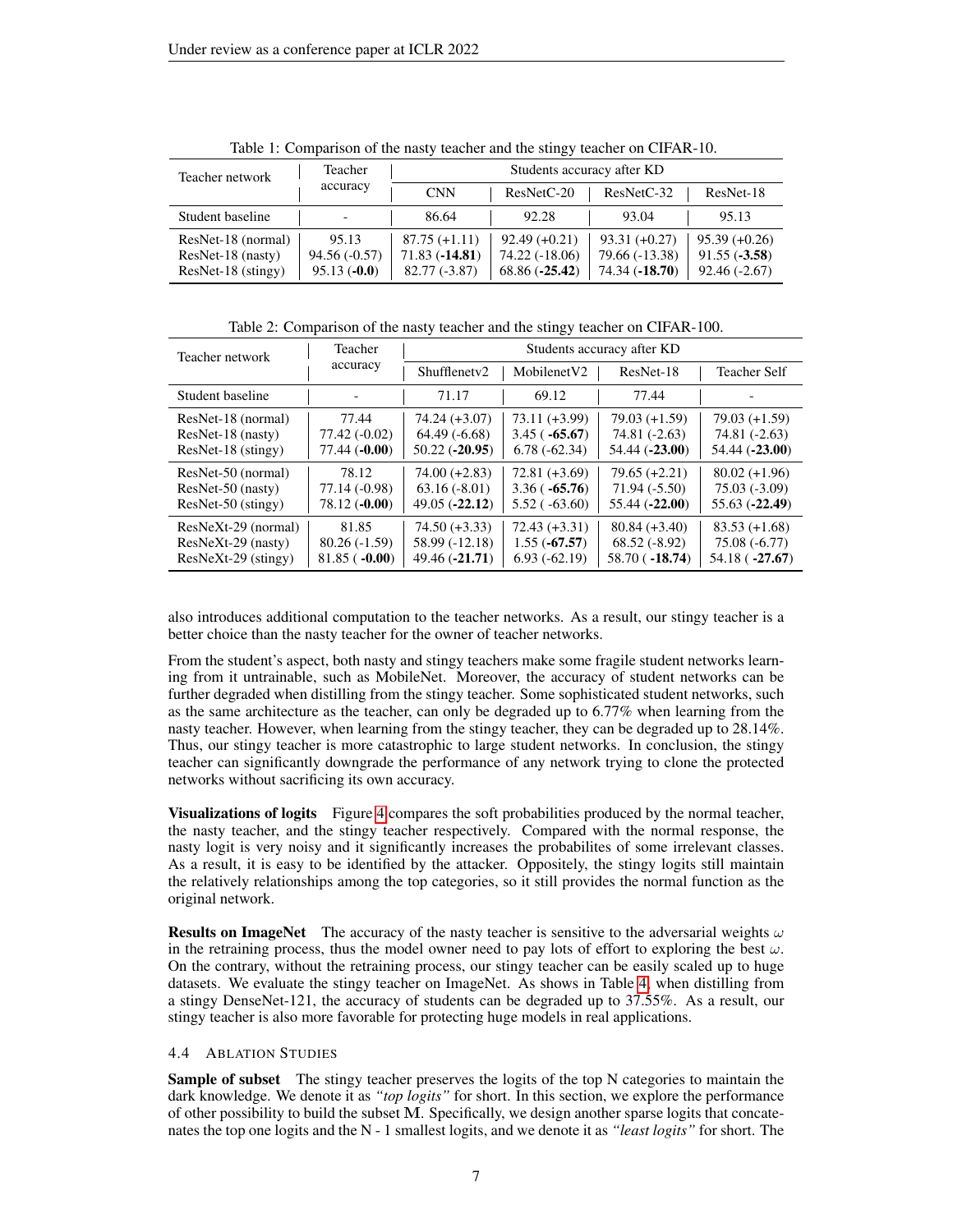| Teacher network     | Teacher<br>accuracy | Students accuracy after KD |                         |                 |                     |
|---------------------|---------------------|----------------------------|-------------------------|-----------------|---------------------|
|                     |                     | Shufflenety <sub>2</sub>   | Mobilenet <sub>V2</sub> | ResNet-18       | <b>Teacher Self</b> |
| Student baseline    |                     | 55.74                      | 51.72                   | 58.73           |                     |
| ResNet-18 (normal)  | 58.73               | $58.09 (+2.35)$            | $55.99 (+4.27)$         | $61.45 (+2.72)$ | $61.45 (+2.72)$     |
| ResNet-18 (nasty)   | 57.77 (-0.96)       | $23.16(-32.58)$            | $1.82$ ( $-49.90$ )     | 44.73 (-14.00)  | 44.73 (-14.00)      |
| ResNet-18 (stingy)  | $58.73(-0.00)$      | 34.36 (-21.38)             | $5.55(-46.17)$          | 33.34 (-25.39)  | $33.34 (-25.39)$    |
| ResNet-50 (normal)  | 62.01               | $58.01 (+2.27)$            | $54.18 (+2.46)$         | $62.01 (+3.28)$ | $63.91 (+1.90)$     |
| ResNet-50 (nasty)   | $60.06(-1.95)$      | 41.84 (-13.90)             | $1.41(-50.31)$          | 48.24 (-10.49)  | $51.27(-10.74)$     |
| ResNet-50 (stingy)  | $62.01(-0.00)$      | $28.03(-27.71)$            | $5.41(-46.31)$          | $37.05(-21.68)$ | $34.26(-27.75)$     |
| ResNeXt-29 (normal) | 62.81               | $57.87 (+2.13)$            | $54.34(+2.62)$          | $62.38 (+3.65)$ | $64.22 (+1.41)$     |
| ResNeXt29 (nasty)   | $60.21(-2.60)$      | $42.73(-13.01)$            | $1.09(-50.63)$          | $54.53(-4.20)$  | 59.54 (-3.27)       |
| ResNeXt29 (stingy)  | $62.81(-0.00)$      | $30.98(-24.76)$            | $9.65(-42.07)$          | $30.70(-28.03)$ | $34.67(-28.14)$     |

<span id="page-7-0"></span>Table 3: Comparison of the nasty teacher and the stingy teacher on Tiny-ImageNet



<span id="page-7-1"></span>Figure 4: The visualization of logit responses produced by a normal ResNet-18 (blue), a nasty ResNet-18 (yellow), and a stingy ResNet-18 (orange) trained on CIFAR-10. We present the probabilities after temperaturescaled softmax, where  $\tau$  is 4.

least logits can be regarded as the worst sparse logits, as it masks out all meaningful dark knowledge, and enlarges the least related categories instead.

Figure [5](#page-8-1) presents the comparison results. Obviously, at around the 10% sparse ratio, both top logits and least logits achieve the greatest damage to the student networks. This is consistent with our analysis in Eq. [5](#page-3-1) that when  $r$  is small, the sparse logits should be able to degrade the student networks, whatever subset we use. When r is equal to  $\frac{1}{K}$ , both of them degenerate into the hard label, thus they have the same performance. When  $r$  is large, the damage from both types of logits is alleviated, as the weight on the second term of Eq. [5](#page-3-1) is reduced. However, the least logits always leads to a worse accuracy of students than the top logits. We believe that the irrelevant classes in M provide harmful interference to the learning of students, and make the learning much difficult. This also reveals that dark knowledge is beneficial to the student networks. Although the performance of the least logits is promising, considering the similarity to the original logits, the top logits is still a favorable choice of the stingy teacher.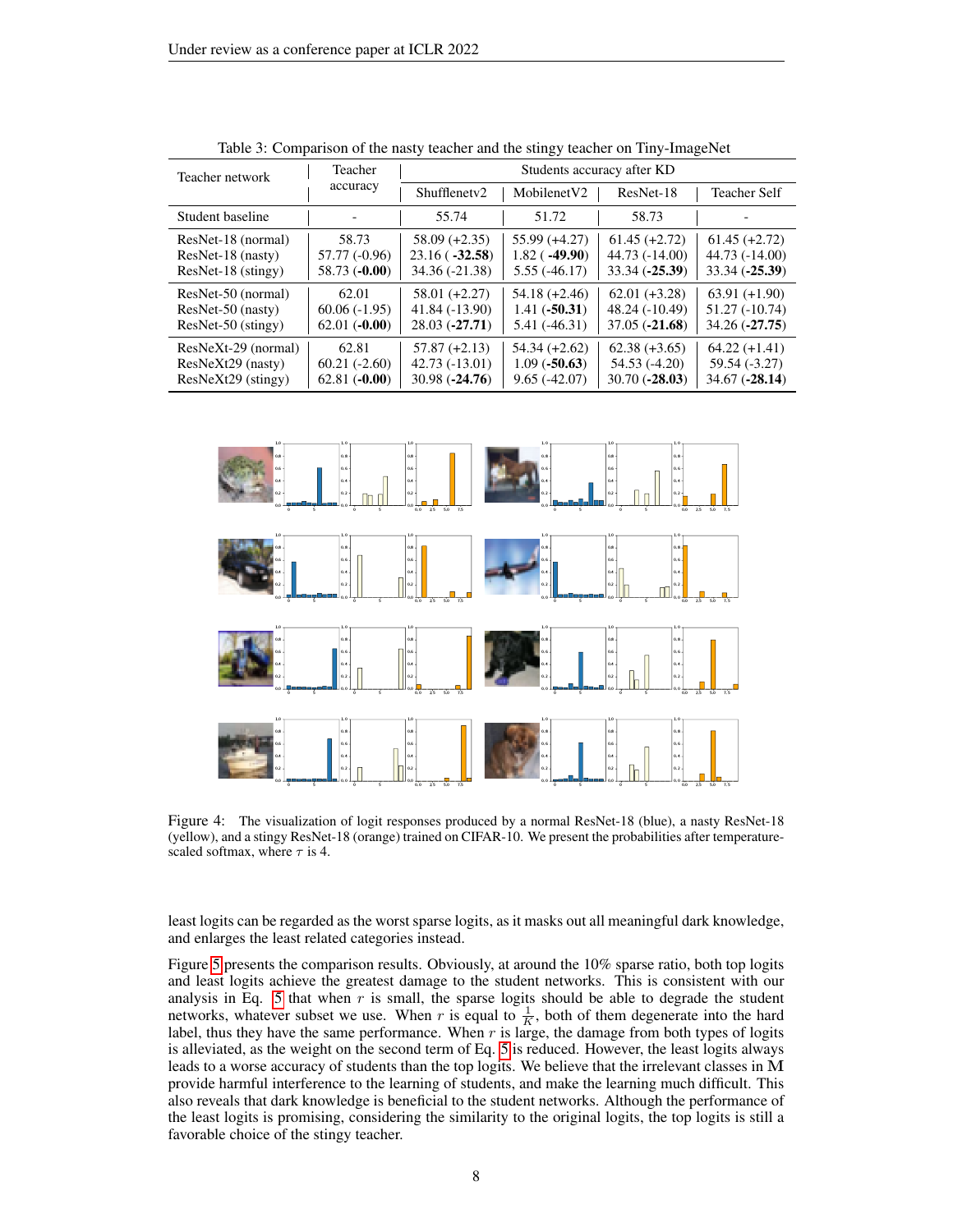| raore ". Experimental results on mitager tet: |  |  |                                                                    |  |
|-----------------------------------------------|--|--|--------------------------------------------------------------------|--|
|                                               |  |  | Model   Baseline   self-KD   KD (normal T)   KD (stingy T)         |  |
|                                               |  |  | ResNet-18   69.84   70.42 (+0.58)   70.40 (+0.56)   32.29 (-37.55) |  |

<span id="page-8-0"></span>Table 4: Experimental results on ImageNet.



Figure 5: Comparison of sparse logits built with top N categories (top logits) and the combination of the top-1 class and N-1 smallest probabilities (least logits). Experiments are conducted on CIFAR-100.

<span id="page-8-1"></span>

<span id="page-8-2"></span>Figure 6: Ablation studies on temperature  $\tau$ . Experiments are conducted on CIFAR-100 with ResNet-18 as the teacher network.

**Temperature** The performance of student networks would be degraded more by the nasty teacher with a larger temperature  $\tau$ . We also conduct ablation studies on  $\tau$  to explore this conclusion on the stingy teacher. In detail, we keep the sparse ratio  $r = 0.1$  and vary the temperature  $\tau_s$  from 1 to 20. As in Figure [6,](#page-8-2) with a larger temperature, the student can also be further degraded when learning from the stingy teacher. When reducing  $\tau$ , the student networks can recover some performance. As supported by Equation [5,](#page-3-1) a small  $\tau$  turns the weights of the second term down, and thus mitigates its negative effect. Moreover, we cannot approximate the soft probabilities  $p_{\tau}^{T}(k)$  with the uniform distribution when  $\tau$  is small.

# 5 CONCLUSION

In this paper, we demonstrate that the sparsity of the logits is the main reason for the accuracy drop of student networks in the setting of the nasty teachers. Based on this property, we propose a simple yet effective way to achieve the effect of the nasty teacher, named stingy teacher, which simply keeps a small subset of top logits and zeros out the rest. Extensive experiments on CIFAR-10, CIFAR-100, and Tiny-ImageNet demonstrate that our stingy teacher is more catastrophic to student networks. Moreover, with the stingy teacher, we can scale up the setting of the nasty teacher to very large datasets, such as ImageNet. Our work clarifies some effects of knowledge distillation. The method proposed here is very practical and can help address the increasingly important issue of deep learning model protection.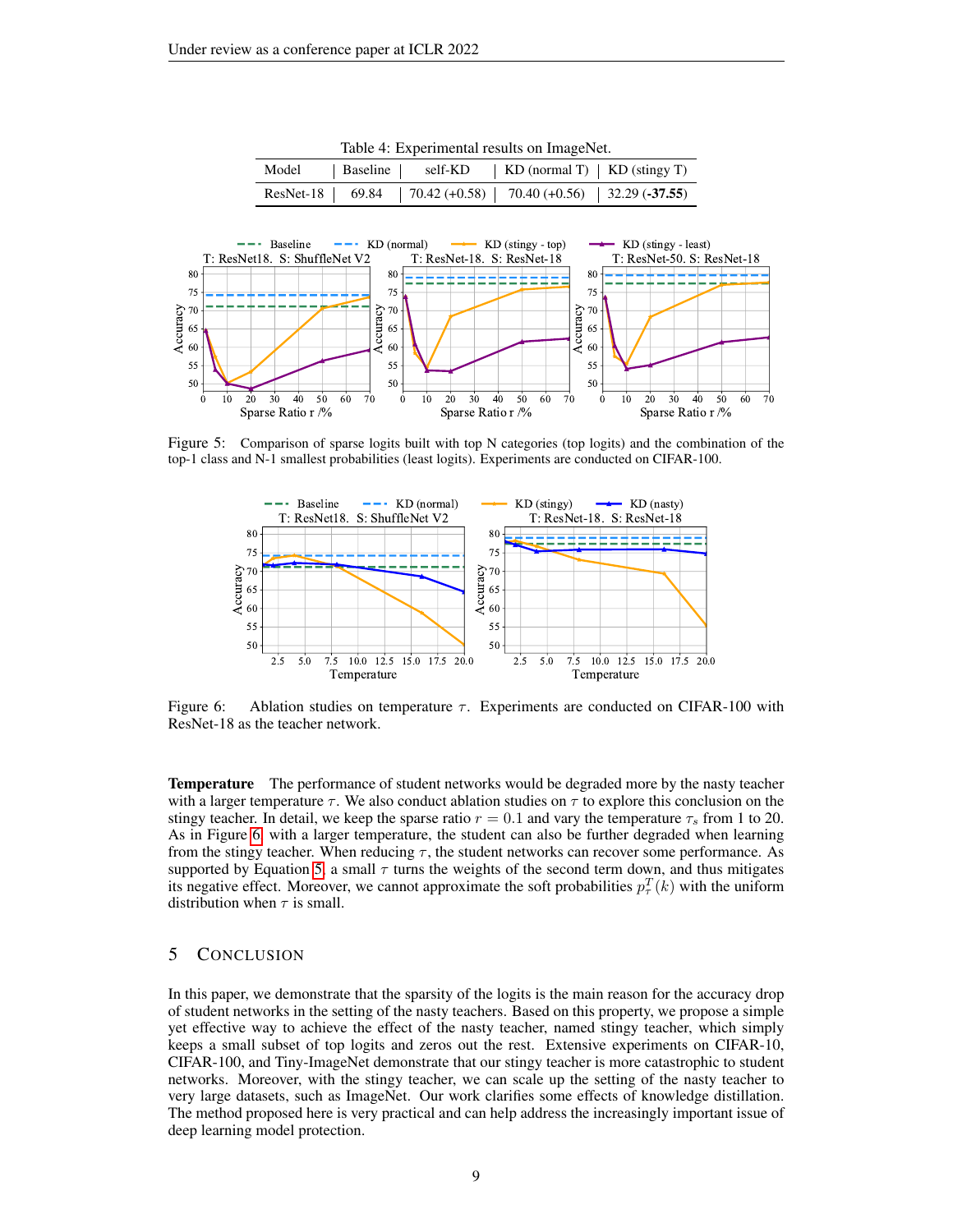# **REFERENCES**

- <span id="page-9-5"></span>Sungsoo Ahn, Shell Xu Hu, Andreas Damianou, Neil D Lawrence, and Zhenwen Dai. Variational information distillation for knowledge transfer. In *Proceedings of the IEEE Conference on Computer Vision and Pattern Recognition*, pp. 9163–9171, 2019.
- <span id="page-9-9"></span>Hanting Chen, Yunhe Wang, Chang Xu, Zhaohui Yang, Chuanjian Liu, Boxin Shi, Chunjing Xu, Chao Xu, and Qi Tian. Data-free learning of student networks. In *Proceedings of the IEEE International Conference on Computer Vision*, pp. 3514–3522, 2019.
- <span id="page-9-3"></span>Tianlong Chen, Zhenyu Zhang, Sijia Liu, Shiyu Chang, and Zhangyang Wang. Long live the lottery: The existence of winning tickets in lifelong learning. In *International Conference on Learning Representations*, 2021a. URL <https://openreview.net/forum?id=LXMSvPmsm0g>.
- <span id="page-9-10"></span>Tianlong Chen, Zhenyu Zhang, Sijia Liu, Shiyu Chang, and Zhangyang Wang. Robust overfitting may be mitigated by properly learned smoothening. In *International Conference on Learning Representations*, 2021b. URL <https://openreview.net/forum?id=qZzy5urZw9>.
- <span id="page-9-11"></span>Tommaso Furlanello, Zachary C Lipton, Michael Tschannen, Laurent Itti, and Anima Anandkumar. Born again neural networks. *arXiv preprint arXiv:1805.04770*, 2018.
- <span id="page-9-13"></span>Kaiming He, Xiangyu Zhang, Shaoqing Ren, and Jian Sun. Deep residual learning for image recognition. In *Proceedings of the IEEE conference on computer vision and pattern recognition*, pp. 770–778, 2016.
- <span id="page-9-0"></span>Geoffrey Hinton, Oriol Vinyals, and Jeff Dean. Distilling the knowledge in a neural network. *arXiv preprint arXiv:1503.02531*, 2015.
- <span id="page-9-15"></span>Gao Huang, Zhuang Liu, Laurens Van Der Maaten, and Kilian Q Weinberger. Densely connected convolutional networks. In *Proceedings of the IEEE conference on computer vision and pattern recognition*, pp. 4700–4708, 2017.
- <span id="page-9-6"></span>Guilin Li, Junlei Zhang, Yunhe Wang, Chuanjian Liu, Matthias Tan, Yunfeng Lin, Wei Zhang, Jiashi Feng, and Tong Zhang. Residual distillation: Towards portable deep neural networks without shortcuts. *Advances in Neural Information Processing Systems*, 33, 2020.
- <span id="page-9-8"></span>Raphael Gontijo Lopes, Stefano Fenu, and Thad Starner. Data-free knowledge distillation for deep neural networks. *arXiv preprint arXiv:1710.07535*, 2017.
- <span id="page-9-7"></span>Haoyu Ma, Tianlong Chen, Ting-Kuei Hu, Chenyu You, Xiaohui Xie, and Zhangyang Wang. Undistillable: Making a nasty teacher that {cannot} teach students. In *International Conference on Learning Representations*, 2021. URL [https://openreview.net/forum?id=](https://openreview.net/forum?id=0zvfm-nZqQs) [0zvfm-nZqQs](https://openreview.net/forum?id=0zvfm-nZqQs).
- <span id="page-9-14"></span>Ningning Ma, Xiangyu Zhang, Hai-Tao Zheng, and Jian Sun. Shufflenet v2: Practical guidelines for efficient cnn architecture design. In *Proceedings of the European conference on computer vision (ECCV)*, pp. 116–131, 2018.
- <span id="page-9-2"></span>Seyed-Iman Mirzadeh, Mehrdad Farajtabar, Ang Li, Nir Levine, Akihiro Matsukawa, and Hassan Ghasemzadeh. Improved knowledge distillation via teacher assistant. *arXiv preprint arXiv:1902.03393*, 2019.
- <span id="page-9-12"></span>Rafael Müller, Simon Kornblith, and Geoffrey Hinton. When does label smoothing help? *arXiv preprint arXiv:1906.02629*, 2019.
- <span id="page-9-1"></span>Wonpyo Park, Dongju Kim, Yan Lu, and Minsu Cho. Relational knowledge distillation. In *Proceedings of the IEEE Conference on Computer Vision and Pattern Recognition*, pp. 3967–3976, 2019.
- <span id="page-9-4"></span>Nikolaos Passalis and Anastasios Tefas. Learning deep representations with probabilistic knowledge transfer. In *Proceedings of the European Conference on Computer Vision (ECCV)*, pp. 268–284, 2018.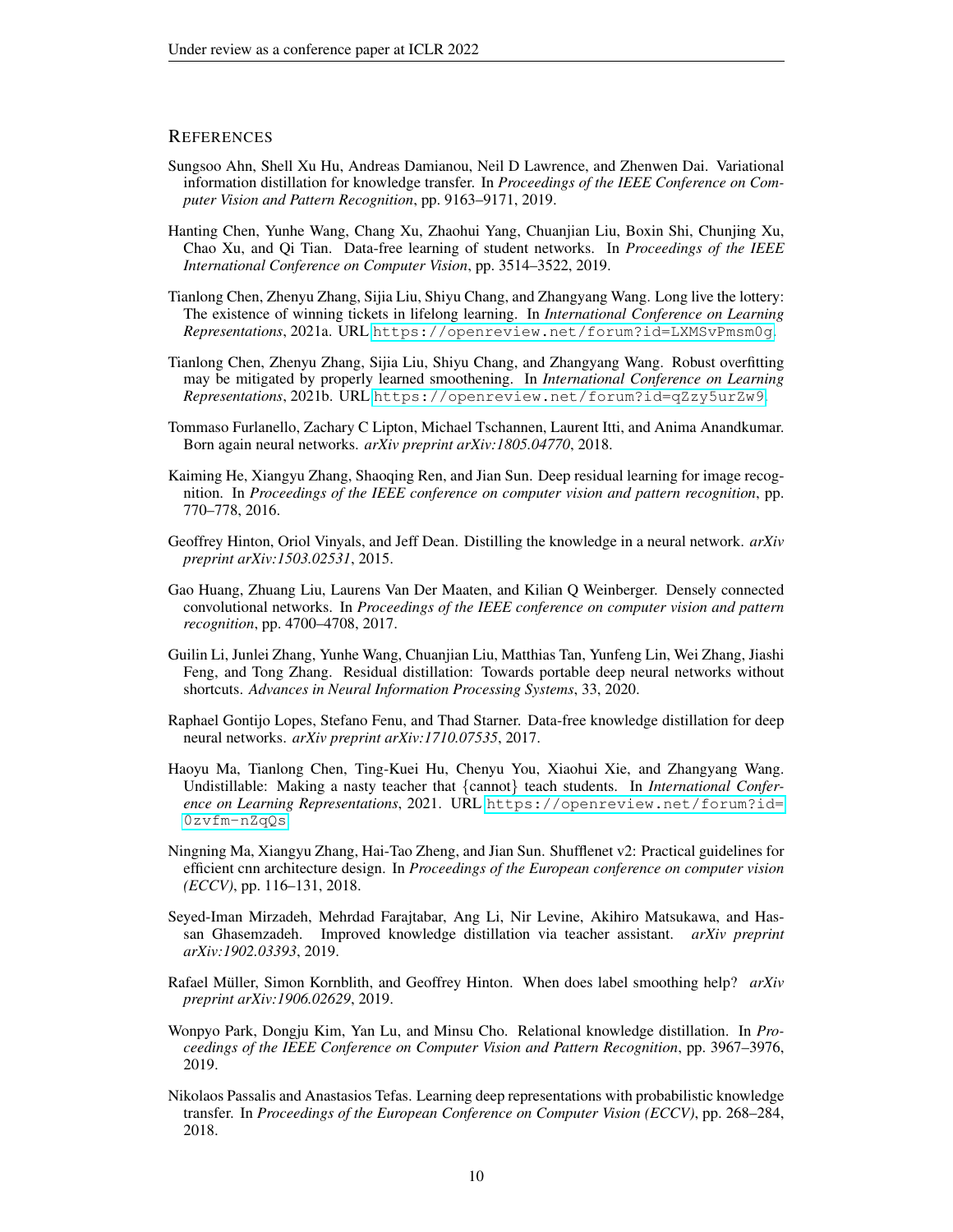- <span id="page-10-7"></span>Gabriel Pereyra, George Tucker, Jan Chorowski, Łukasz Kaiser, and Geoffrey Hinton. Regularizing neural networks by penalizing confident output distributions. *arXiv preprint arXiv:1701.06548*, 2017.
- <span id="page-10-0"></span>Adriana Romero, Nicolas Ballas, Samira Ebrahimi Kahou, Antoine Chassang, Carlo Gatta, and Yoshua Bengio. Fitnets: Hints for thin deep nets. *arXiv preprint arXiv:1412.6550*, 2014.
- <span id="page-10-10"></span>Mark Sandler, Andrew Howard, Menglong Zhu, Andrey Zhmoginov, and Liang-Chieh Chen. Mobilenetv2: Inverted residuals and linear bottlenecks. In *Proceedings of the IEEE conference on computer vision and pattern recognition*, pp. 4510–4520, 2018.
- <span id="page-10-8"></span>Zhiqiang Shen, Zechun Liu, Dejia Xu, Zitian Chen, Kwang-Ting Cheng, and Marios Savvides. Is label smoothing truly incompatible with knowledge distillation: An empirical study. *arXiv preprint arXiv:2104.00676*, 2021.
- <span id="page-10-6"></span>Christian Szegedy, Vincent Vanhoucke, Sergey Ioffe, Jon Shlens, and Zbigniew Wojna. Rethinking the inception architecture for computer vision. In *Proceedings of the IEEE conference on computer vision and pattern recognition*, pp. 2818–2826, 2016.
- <span id="page-10-9"></span>Saining Xie, Ross Girshick, Piotr Dollár, Zhuowen Tu, and Kaiming He. Aggregated residual transformations for deep neural networks. In *Proceedings of the IEEE conference on computer vision and pattern recognition*, pp. 1492–1500, 2017.
- <span id="page-10-2"></span>Hongxu Yin, Pavlo Molchanov, Jose M Alvarez, Zhizhong Li, Arun Mallya, Derek Hoiem, Niraj K Jha, and Jan Kautz. Dreaming to distill: Data-free knowledge transfer via deepinversion. In *Proceedings of the IEEE/CVF Conference on Computer Vision and Pattern Recognition*, pp. 8715–8724, 2020.
- <span id="page-10-5"></span>Li Yuan, Francis EH Tay, Guilin Li, Tao Wang, and Jiashi Feng. Revisiting knowledge distillation via label smoothing regularization. In *Proceedings of the IEEE/CVF Conference on Computer Vision and Pattern Recognition*, pp. 3903–3911, 2020.
- <span id="page-10-4"></span>Sukmin Yun, Jongjin Park, Kimin Lee, and Jinwoo Shin. Regularizing class-wise predictions via self-knowledge distillation. In *Proceedings of the IEEE/CVF Conference on Computer Vision and Pattern Recognition*, pp. 13876–13885, 2020.
- <span id="page-10-1"></span>Sergey Zagoruyko and Nikos Komodakis. Paying more attention to attention: Improving the performance of convolutional neural networks via attention transfer. *arXiv preprint arXiv:1612.03928*, 2016.
- <span id="page-10-3"></span>Linfeng Zhang, Jiebo Song, Anni Gao, Jingwei Chen, Chenglong Bao, and Kaisheng Ma. Be your own teacher: Improve the performance of convolutional neural networks via self distillation. In *Proceedings of the IEEE International Conference on Computer Vision*, pp. 3713–3722, 2019.